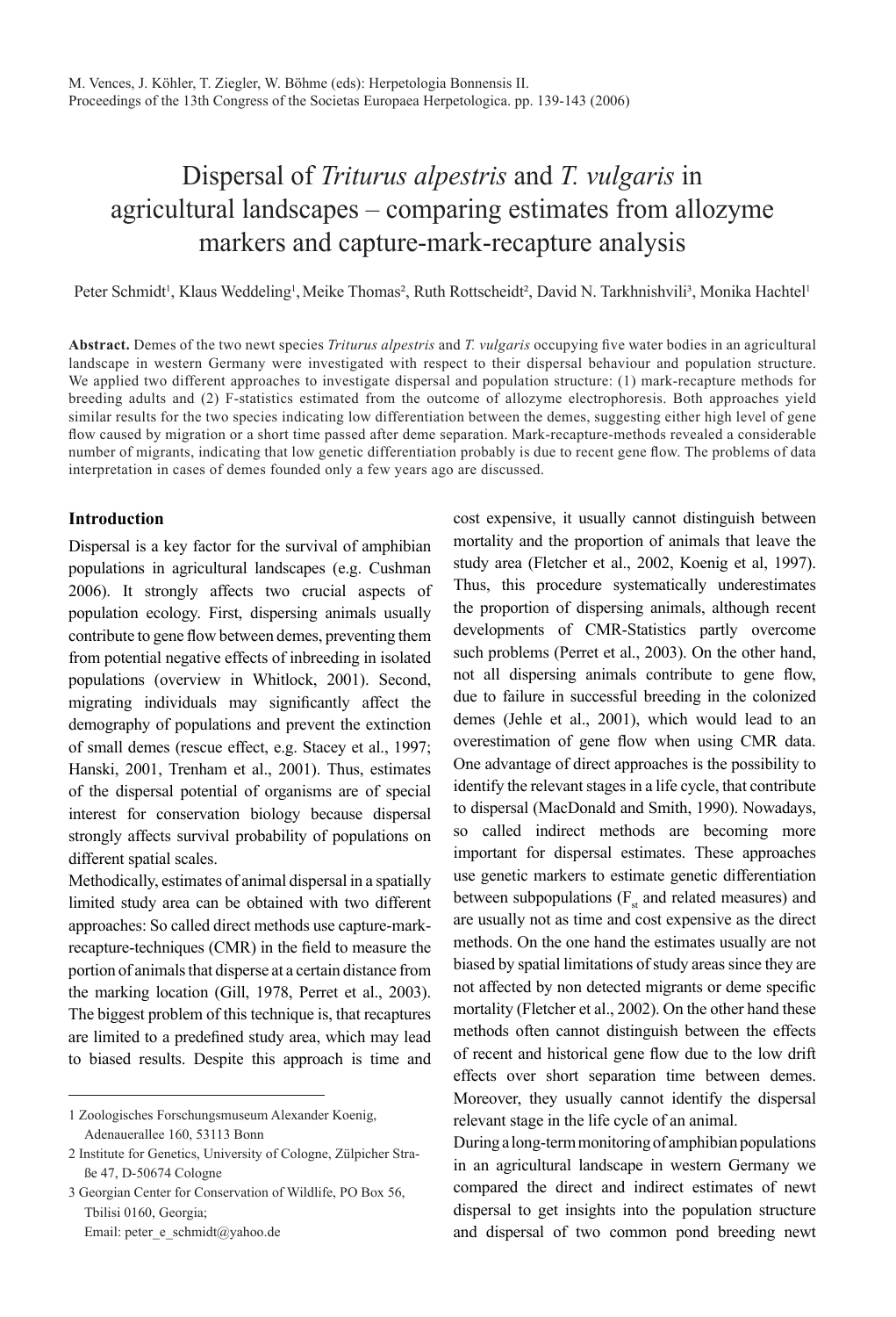**Table 1.** Number of migrants, number of marked and recaptured newts differentiated by species and sex, sum of all ponds and years of survey.

| species      | sex    | marked<br>individuals | recaptures | migrants | Dispersal rate |
|--------------|--------|-----------------------|------------|----------|----------------|
| T. vulgaris  | male   | 5775                  | 909        | 48       | 0.053          |
|              | female | 7022                  | 1229       | 56       | 0.046          |
| T. alpestris | male   | 4868                  | 3115       | 124      | 0.040          |
|              | female | 4546                  | 3457       | 169      | 0.049          |

species, *Triturus vulgaris* and *T. alpestris*. The study area comprised five ponds, two natural waters and three of artificial origin. The three artificial ponds have been created 12 years before genetic samples were taken. Newts represent a suitable model for comparing these approaches, because their local demes are spatially well defined in pond breeding communities.

# **Study area and methods**

The study was carried out at five ponds situated in a typical agricultural landscape near Bonn in the western part of Germany (Fig. 1) situated at a edge of a forest. Ponds 3 and 5 are natural waterbodies, whereas ponds 1, 2 and 4 were artificially created in 1988. According to skeletochronological data, the average age of adult newts from the study area varies between 3-4 years (Rottscheidt 2002, Thomas 2002). The natural ponds represent ancestral breeding habitats, whereas in artificial ponds not more than four generations could pass after the first colonization events. Newts were captured in pitfalls at permanent drift fences encircling the breeding ponds from 2001 until 2003. Estimated census population sizes within study time in the ponds ranged from 126 to 1,874 individuals in alpine newt and 132 to 4,342 in smooth newt (Weddeling et al. 2004). Ponds were surrounded mainly by acres,

pastures and woodland (Fig. 1). The distances between the ponds ranged from 270 m to 1,800 m.

Adult newts were marked using toe-clipping with year specific group marking. We calculated the proportion of dispersing adult newts based on the total number of recaptures made as requested in Bowne and Bowers (2004) to prevent bias due to different capture effort and mortality. Dispersal of juveniles could not be tracked since it is not possible to mark them permanently due to tissue regeneration (Glandt, 1980).

In 2001, the tissue samples from toes and tail were taken in order to analyze allele frequencies in polymorphic allozyme loci as genetic marker. We sampled 250 adults and 182 juveniles of *T*. v*ulgaris* as well as 300 adults and 184 juveniles of *T. alpestris*.

Tissues were kept in test tubes on ice during field work and afterwards stored at –80°C. We used vertical starch gel electrophoresis (STAGE) with Tris-Citrate TC 2 or Aminomorpholine-Citrat buffer (Hillis et al., 1996). The staining protocols followed Hillis et al. (1996) with PMS and MLB as electron transmitter and MTT as dye. In both species, 18 allozyme loci were tested for polymorphism. 4 out of 18 tested allozyme loci (MDH, MPI, 6-PGDH, PGM) showed polymorphisms between the individuals in *T. vulgaris* whereas six loci in *T. alpestris* exhibited considerable variability (LDH, MDH, ME, MPI, 6-PGD, PGM). For both approaches,  $F_a$  was calculated and compared with the software ARLEQUIN3 (Excoffier et al., 2005) and GENEPOP (Raymond and Rousset, 1995). We tested for isolation by distance using Mantel test software ISOLDE in **GENEPOP** 

## **Results**

#### *Direct approach*

The analysis of deme specific marking showed an averaged dispersal rate of adult newts of 4.6 % for



Figure 1. Map of the study area south of Bonn. The numbers mark the five investigated breeding ponds 1 to 5. Pond 3 and pond 5 are natural waterbodies, whereas the three remaining ones are artificially created in 1988.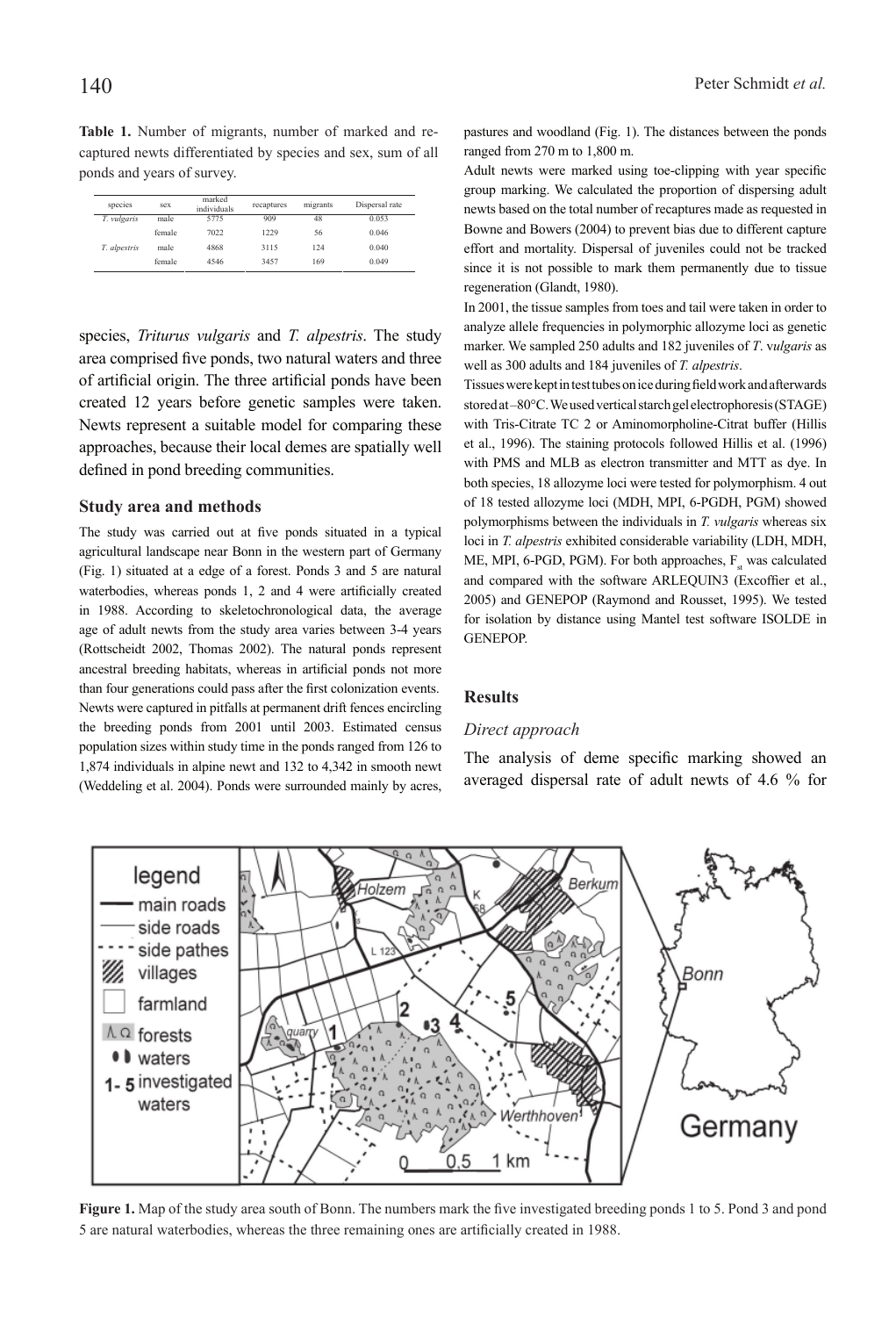**Figure 2.** Isolation by distance effect of dispersal rate in alpine newt and smooth newt within the study area (exponential function fitted), obtained from CMR data. Dispersal rate calculted as follows: no° of recaptures at different pond / no° of all recaptures with pond specific marking; sum of recaptures for both directions of migration (pond a towards  $b +$  pond b towards a)



all recaptures (Table 1), with no apparent differences between the species. Estimated pairwise adult migration rates strongly differ between ponds (Table 2). The local population size and geographical distance influences the number of migrants between demes. Mantel tests showed significant isolation by distance effects for adult newt dispersal (Fig. 2) with declining dispersal rates for increasing distances between the demes.

Wright's  $F_{st}$  was calculated from CMR data for the whole pond system (Berven and Grudzien, 1990) to correlate field data with results from the indirect approach.  $F_{st}$ values were calculated using Wrights equation  $F_{st} \approx$ 1/(4Nm+1) and the harmonic mean of deme sizes (taken from Weddeling et al. 2004). Overall  $F_{st}$  estimates are low (*T. vulgaris*:  $F_s=0.013$ , *T. alpestris*:  $F_s=0.016$ ), indicating low genetic differentiation between demes.

# *Indirect approach*

Overall  $F_{st}$  values calculated from allozymes for the whole pond system were low (alpine newt  $F_s=0.02$ , smooth newt  $F_s$ =0.014). Pairwise estimates among the demes varied between 0.0006 and 0.0463 in *T. alpestris* and 0.0003 and 0.0613 in *T. vulgaris*. Most pairwise comparisons did not yield in  $F_{st}$  estimates significantly different from zero (Table 3), correspondingly the Mantel tests for isolation by distance were not performed. Remarkably, for both species the comparisons between the ponds 1 and 5 on the one hand and between ponds 3 and 5 on the other hand showed  $F<sub>st</sub>$  values significantly different from zero, which represent the most distant

positioned respectively the natural ponds. Additionally, *T. alpestris* showed pairwise F<sub>st</sub> values significantly different from zero between pond 2 and 4 on the one hand and between pond 4 and 5 on the other hand.

## **Discussion**

The simultaneous application of the two approaches allows some conservative conclusions about recent and historical processes in the observed populations. The genetic analysis of the two newt species showed low differentiation between the five demes (overall  $F_{st}$ values for alpine newt  $F_s$ =0.02 and for smooth newt  $F_s$ =0.014). This result is consistent with our expectation given the small geographical distances between the demes and the recent origin of the artificial ponds. They have most likely been colonized by individuals from two natural ponds (pond 3 and 5) (Schaefer 1993). Via allele frequency based  $F<sub>st</sub>$  values we are not able to discriminate between the influence of the recent colonization and actual gene flow between demes. As the separation time between the ponds is not longer than three to four generations we would not expect the subpopulations to show strong genetical differentiation even if no gene flow would have existed in the last 12 years. Thus, low differentiation between demes could be either a result of the short-time colonization history of the ponds or of recent gene flow. Whitlock and McCauley (1999) point out, that precondition for the usage of  $F_{st}$  estimates as a measure of dispersal is a equilibrium state of dispersal and drift.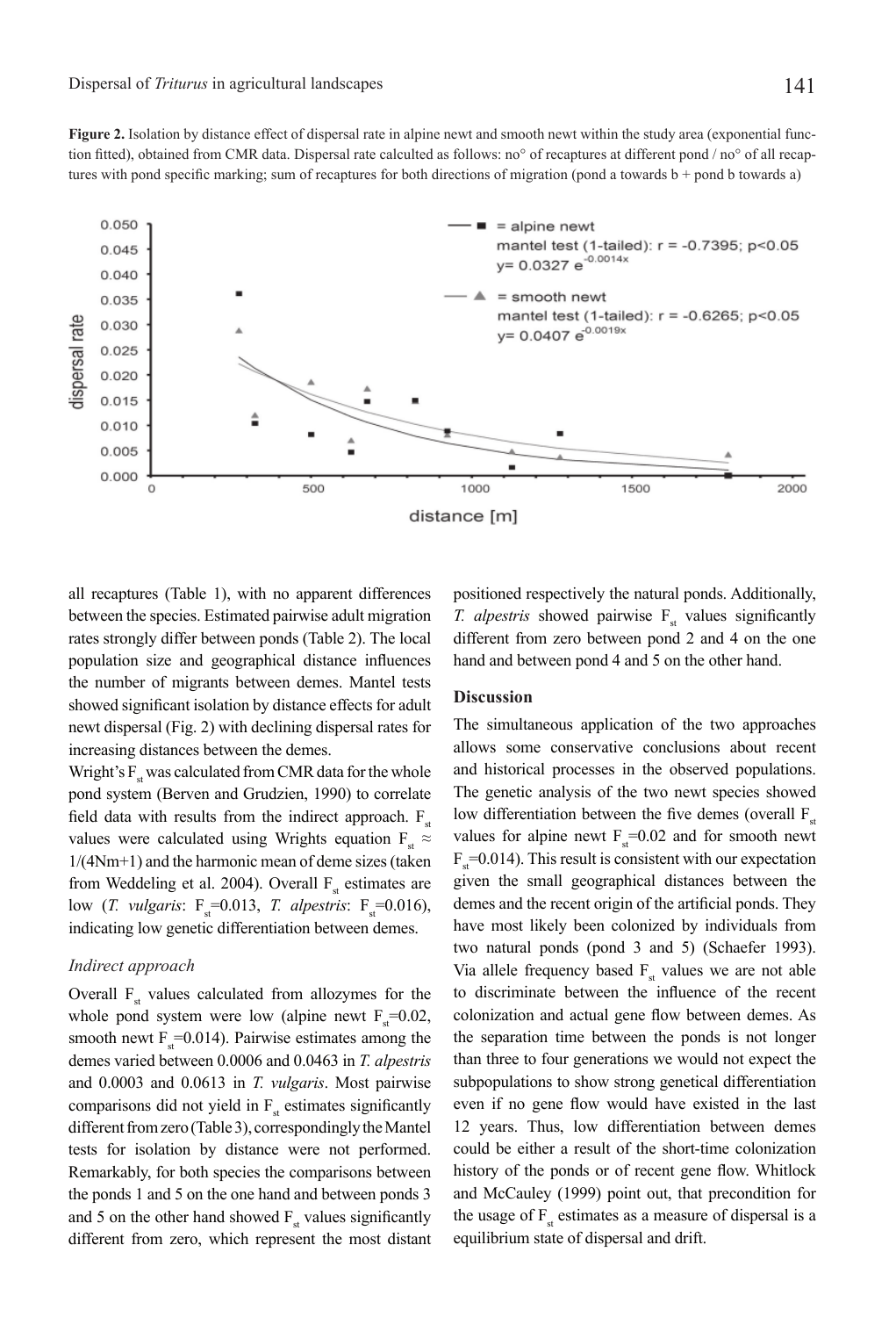| <b>Species</b> | destination    |        |        | source pond |                |        |
|----------------|----------------|--------|--------|-------------|----------------|--------|
|                | pond           |        | 2      | 3           | $\overline{4}$ | 5      |
| alpine         |                | 3395*  | 0.0199 | 0.0253      | 0.0243         | 0.0944 |
| newt           | $\overline{c}$ | 0.0157 | 1990*  | 0.0572      | 0.0219         | 0.0708 |
|                | 3              | 0.0046 | 0.0190 | $692*$      | 0.0195         | 0.0708 |
|                | 4              | 0.0014 | 0.0042 | 0.0080      | 378*           | 0.0708 |
|                | 5              | 0.0011 | 0.0009 | 0.0053      | 0.0024         | $117*$ |
| smooth         |                | $344*$ | 0.0069 | 0.0016      | 0.0043         | 0.0000 |
| newt           | $\overline{2}$ | 0.0267 | $531*$ | 0.0281      | 0.0028         | 0.0368 |
|                | 3              | 0.0214 | 0.0450 | 589*        | 0.0128         | 0.2944 |
|                | $\overline{4}$ | 0.0160 | 0.0069 | 0.0078      | 649*           | 0.1472 |
|                | 5              | 0.0000 | 0.0000 | 0.0031      | 0.0028         | $25*$  |

**Table 2.** Migration rate of adult alpine newts and smooth newts (sum of migrating males and females from 2000-2003 calculated as proportion of all recaptures at the outer sides of the drift fences).

\* sum of all recaptures at the outer sides of the drift fences of the source pond

The capture-mark-recapture data of adult newts detected migrants between all of the demes. A significant isolation by distance effect for these migrants could be shown, indicating that migration of adult newts in agricultural areas is possible, but even on small landscape scales (up to 2000 m between ponds) dispersal is limited due to landscape characteristics. But, since we were not able to measure natal dispersal of first breeding newts, we assume that this number might underestimate overall dispersal ability of the species (Gill 1978, Berven and Grudzien 1990).

The considerable number of migrants observed in the field supports the idea of gene flow, although since nothing is known about breeding success of these individuals, the final proof remains open.

To our knowledge, there are only very view studies that use direct and indirect estimates of dispersal simultaneously for a single study area (e.g. Sumner et al., 2001) and no such measures for amphibians. In situations where deme separation time lasts long enough, combination of genetic analysis and capturemark-recapture investigations might be an interesting approach for further understanding of processes in amphibian population structures and dynamics since dispersal ability of these animals often might be underestimated (Smith and Green, 2005). Care should

|        | species              | pond 1    | pond 2    | pond 3    | pond 4    |
|--------|----------------------|-----------|-----------|-----------|-----------|
| pond 2 | T.a.                 | 0.0037    |           |           |           |
|        | $T_{\cdot}v_{\cdot}$ | 0.0042    |           |           |           |
| pond 3 | T.a.                 | 0.0006    | $-0.0075$ |           |           |
|        | $T_{\cdot}v_{\cdot}$ | 0.0003    | 0.0028    |           |           |
| pond 4 | T.a.                 | $-0.0022$ | $0.0090*$ | 0.0044    |           |
|        | $T_{\cdot}v_{\cdot}$ | 0.0061    | 0.0047    | 0.0015    |           |
| pond 5 | T.a.                 | $0.0210*$ | 0.0463    | $0.0427*$ | $0.0284*$ |
|        | $T_{\cdot}v_{\cdot}$ | $0.0613*$ | 0.0201    | $0.0360*$ | 0.0374    |

\* sign. different from 0

**Table 2.** Pairwise Fst values for alpine newt (T.a.) and smooth newt (T.v.) between the five investigated ponds based on allele frequencies of investigated polymorphic allozyme loci.